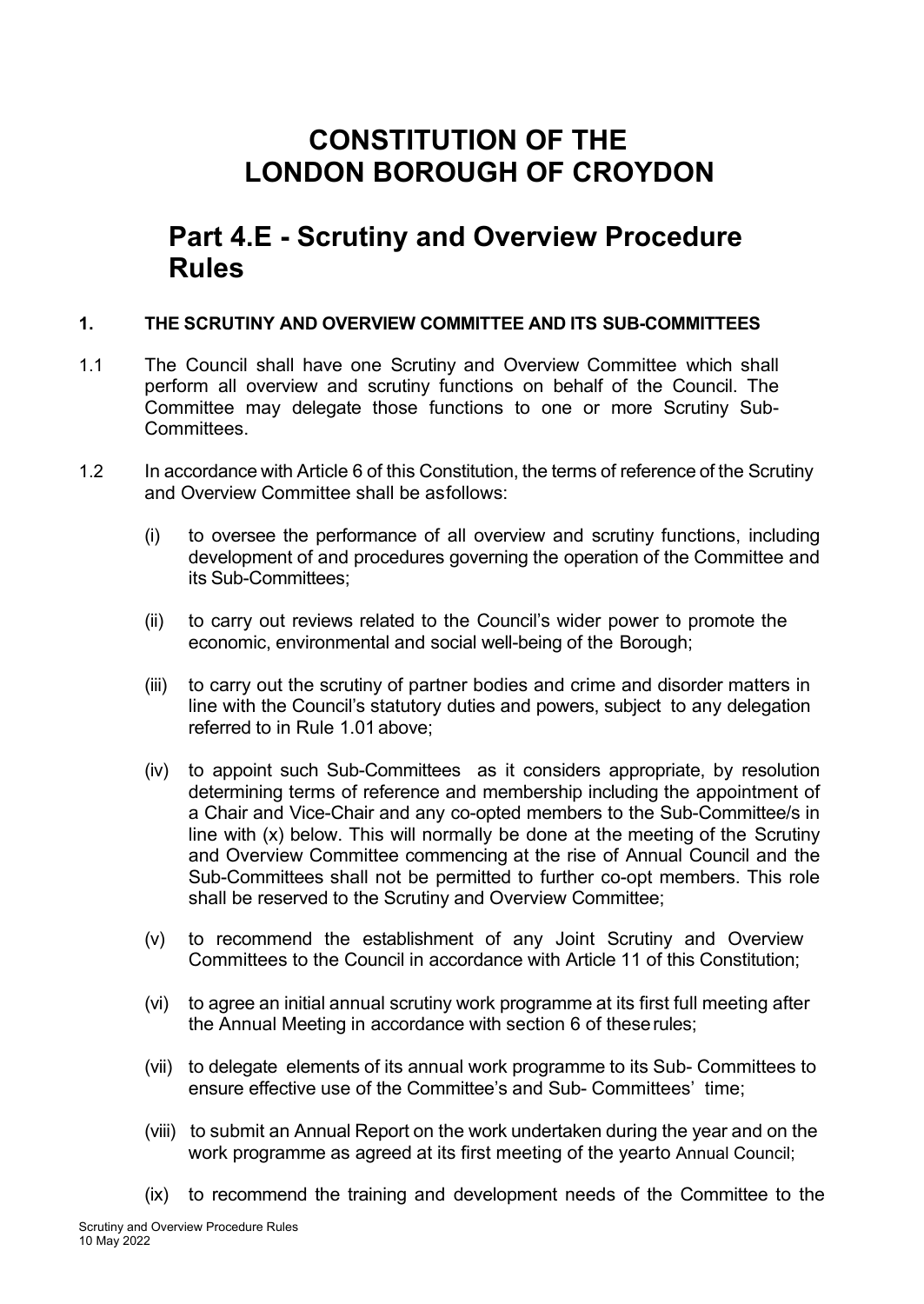Learning and Development Panel;

- (x) to appoint non-voting co-opted Members.
- 1.3 Any Sub Committees of the Scrutiny and Overview Committee shall comprise of a minimum of 7 Members, appointed in accordance with the overall political balance of the Council.
- 1.4 The Scrutiny and Overview Committee, or any Sub-Committee appointed to undertake scrutiny of Education functions under Rule1.01 above, shall include:
	- i) 2 statutory voting Church of England and Roman Catholic diocese members nominated by the Bishop and Archbishop of Southwark respectively;
	- ii) 2 voting parent-governor representative members for LEA matters nominated by parent governors of Croydon;
	- iii) 1 non-voting Teacher representative member nominated by the Croydon Teaching Unions' Joint Liaison Committee;
	- iv) Such representatives of Faiths other than those of the Church of England and Roman Catholic dioceses membership as the Scrutiny and Overview Committee considers appropriate. These representatives shall be non-voting members.; and
	- v) any number of non-voting co-optees as the full Scrutiny and Overview Committee considers necessary for the proper discharge of functions.

The above referenced voting representatives shall only have voting powers in connection with matters concerning the Education functions of the Executive..

- 1.5 Any Sub-Committee established by the Scrutiny and Overview Committee is only permitted to undertake the specific functions delegated to it either by this Constitution or following a formal decision of the Scrutiny and Overview Committee. Any Sub-Committee shall:
	- (i) undertake its functions in accordance with terms of reference as determined by resolution of the Scrutiny and Overview Committee;
	- (ii) operate within the framework of an initial work programme determined by the Scrutiny and Overview Committee;
	- (iii) if the scrutiny of Health Services, Crime and Disorder matters or the duties and functions of the Council as an Education Authority are delegated to a Sub-Committee, that Sub-Committee shall have sole power to scrutinise that matter included within its terms of reference and may report direct to the Cabinet, Full Council, non-executive Committee, partner agency or partnership board on such matters. Should such functions be delegated to Sub-Committees, the Scrutiny and Overview Committee shall beinformed of any recommendations made by those Sub-Committees under this provision;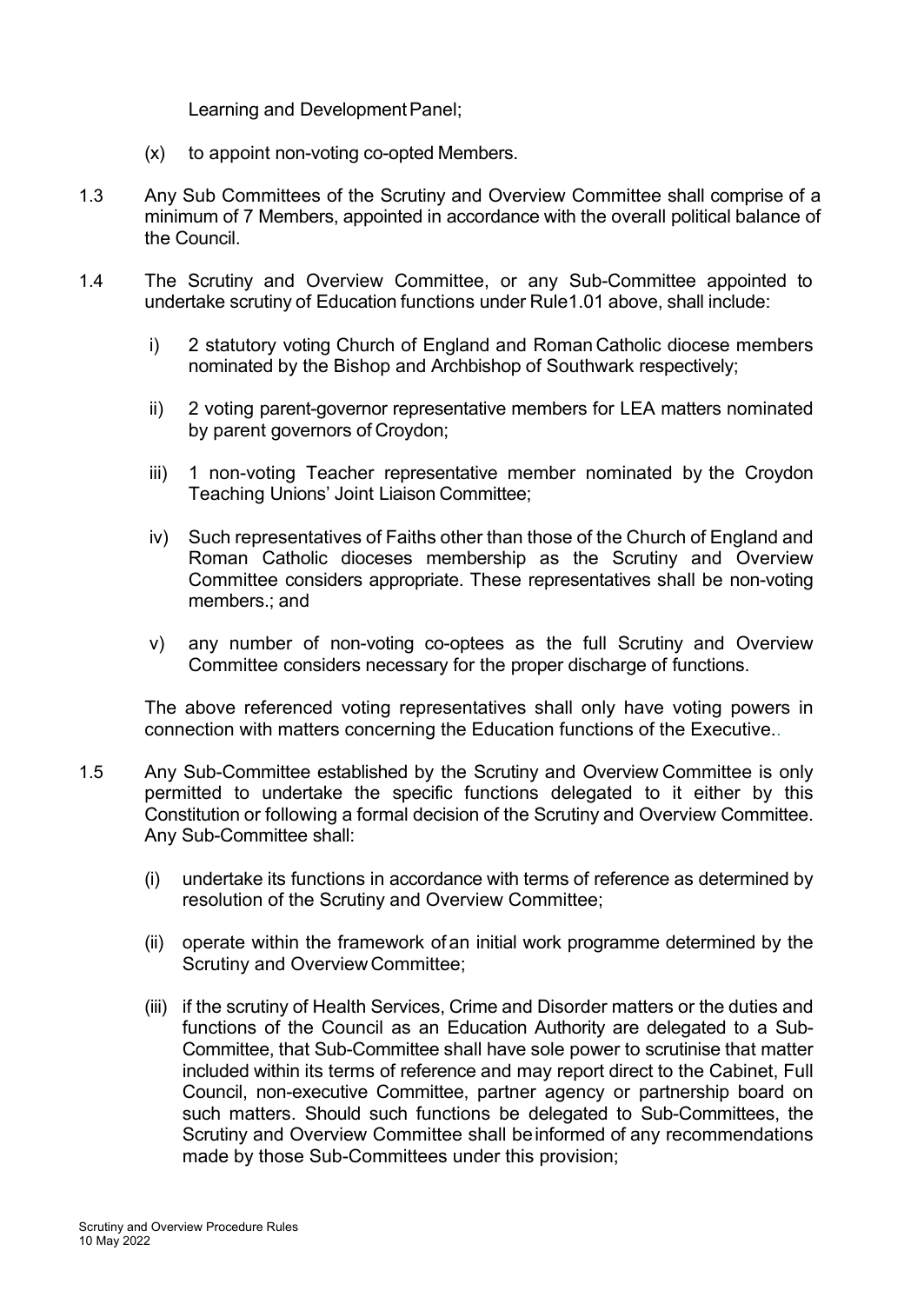- (iv) Save in relation to the exception set out in (iii) above, report its proposed recommendations, reasons and outcomes to the Scrutiny and Overview Committee for comment and consideration where after the Scrutiny and Overview Committee may thereafter report the findings to Cabinet, Full Council, non- executive Committee, partner agency or partnership board as appropriate.
- 1.6 In accordance with this Constitution, the Cabinet shall consult the Scrutiny and Overview Committee, via the Statutory Notices, on Key Decisions it is proposing to take and on budget and policy recommendations before they are submitted to the Council.
- 1.7 Members of the Scrutiny and Overview Committee and its Sub-Committees may go on site visits, conduct public surveys, meet stakeholders and service providers, commission research and do all other things that they reasonably consider necessary to inform their work as a ScrutinyMember.

#### **2 APPOINTMENTS TO THE SCRUTINY AND OVERVIEW COMMITTEE AND SUB-COMMITTEES**

- 2.1 All Members, except members of the Cabinet, are eligible for appointment to the Scrutiny and Overview Committee, and any Scrutiny Sub-Committees. However, no Member may be involved in scrutinising a decision in which they have been directly involved.
- 2.2 Appointments to the Scrutiny and Overview Committee shall be made at the Annual Meeting of the Council. Appointments to the Sub-Committees shall normally be made at the annual meeting of the Council but the Scrutiny and Overview Committee may, in accordance with (and subject to the restrictions within) the provisions of Article 6(k) appoint further Sub- Committees and shall determine the membership (including cooptees) functions and terms of reference of the Sub-Committee so established.
- 2.3 Vacancies on the Scrutiny and Overview Committee shall be filled by the Monitoring Officer in consultation with the Group Whips and the Chair of Scrutiny and Overview Committee following receipt of a notice of resignation to the Monitoring Officer.
- 2.4 Further to Rule 1.2 (iv) of these procedure rules, appointments to Sub- Committees may be varied by resolution of the Scrutiny and Overview Committee at any point during the MunicipalYear.
- 2.5 All voting co-opted members must sign and adhere to the Croydon Members' Code of Conduct. Any non-voting co-opted member must sign and adhere to the Code of Conduct for non-voting co-optees. Any person appointed to become a voting co-opted Member who does not agree to abide by the Croydon Members' Code of Conduct or any non-voting co-opted members who does not agree to abide by the Code of Conduct for Non-Voting Co-Optees shall not serve on the Committee or Sub-Committee. Provided that they have agreed to abide by the Croydon Members' Code of Conduct, voting co-opted members shall be entitled to any confidential or exempt documents relevant to the function for which they are permitted to vote subject always to the duty to keep such confidential and exempt information confidential and not to use or otherwise disclose said information save in relation to the fulfilment of their duties as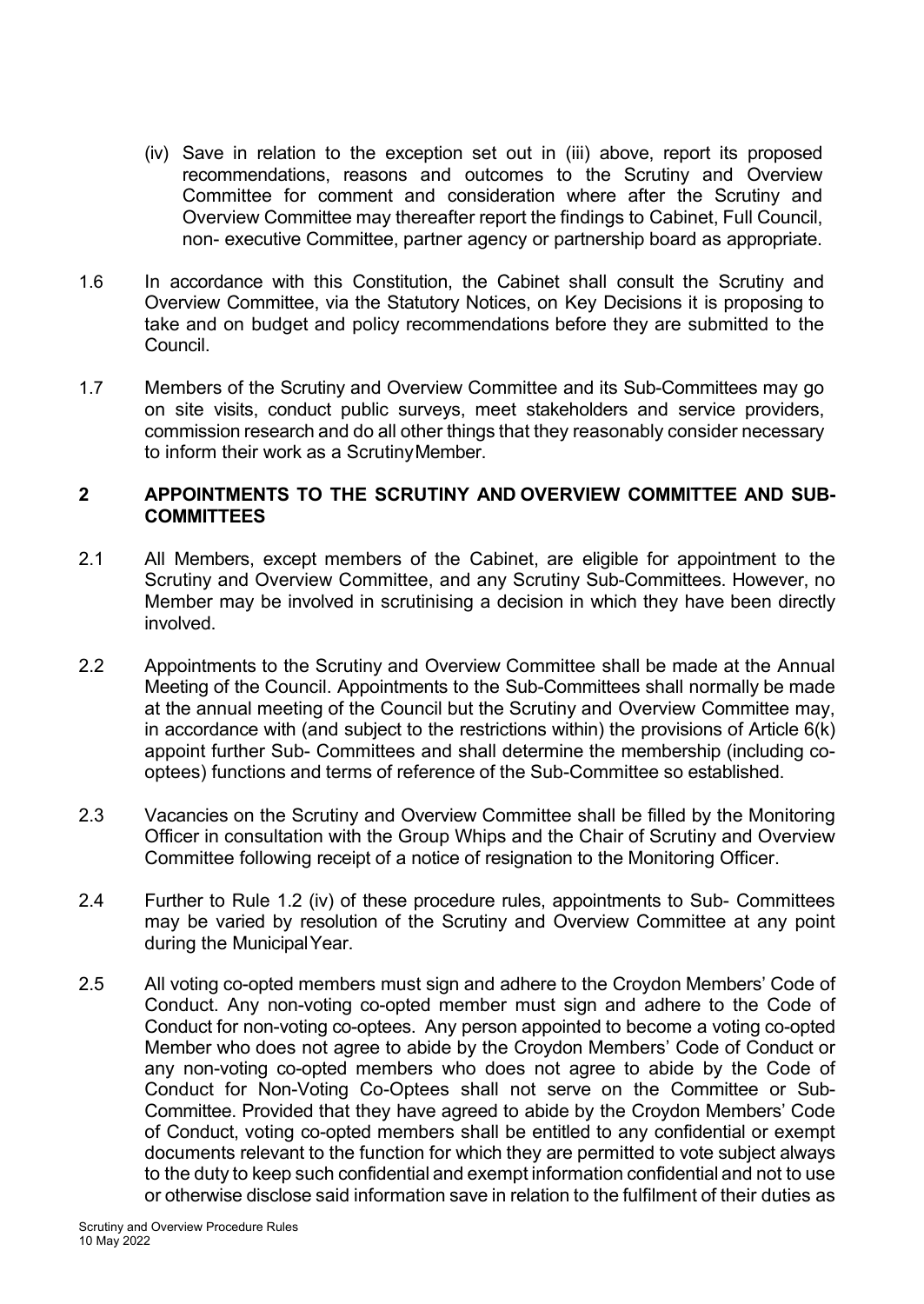a coo-opted member.

## **3 MEETINGS OF THE SCRUTINY AND OVERVIEW COMMITTEE AND ITS SUB-COMMITTEES**

- 3.1 Ordinary meetings of the Scrutiny and Overview Committee shall be programmed in each Council Year, though the Scrutiny and Overview Committee may vary this number during the course of the year to reflect its work programme. The frequency of meetings of any appointed Sub- Committees shall be determined by the Scrutiny and Overview Committee.
- 3.2 Meetings of the Scrutinyand Overview Committee shall commence at 6.30p.m. unless otherwise determined by the Chair of the Committee.
- 3.3 Ordinary meetings of the Scrutiny and Overview Committee shall include the following agenda items in addition to any business otherwise set out on the agenda for consideration at the meeting:
	- i) Apologies for absence;
	- ii) Confirmation of the Minutes of the last meeting;
	- iii) Disclosures of Interest; and
	- iv) Urgent business (if any).

For avoidance of doubt there shall be no discussion of matters arising.

- 3.4 The Chair of the meeting shall decide on all matters of order, competence, relevance and interpretation of these procedures. The Chair shall have the power to vary the order of business to give precedence to any item of business. Matters of urgent business shall be taken at the discretion of the Chair if they are satisfied that the item cannot reasonably be deferred until the next meeting of the Committee. The reports concerning such matters shall explain the reason for urgency.
- 3.5 The Chair shall ensure that the split of business between Parts A and B (i.e. Part B shall constitute that part which is exempt or confidential business) is agreed. The Chair shall ensure that Members who wish to speak on any item of business have the opportunity to do so, within the scope of the meeting and within reasonable limits of time. The decision of the Chair as to the general conduct of the meeting shall befinal.
- 3.6 The Chair may direct a Member or Co-opted member to discontinue speaking if they consider the Member is being repetitive, tedious or irrelevant, uses unbecoming language, or is in some other way breaching the order of the meeting. When necessary, the Chair, having warned the Member shall move that the Member called by name, leaves the meeting. The motion, if seconded, shall be put to the vote without further debate and if carried the Member shall leave immediately.
- 3.7 In the event that a meeting of a Scrutiny and Overview Committee scheduled to start at 5pm or later has lasted for three hours the Chair shall interrupt the meeting and call for a vote of Members present on whether the meeting shall continue for a further 30 minutes.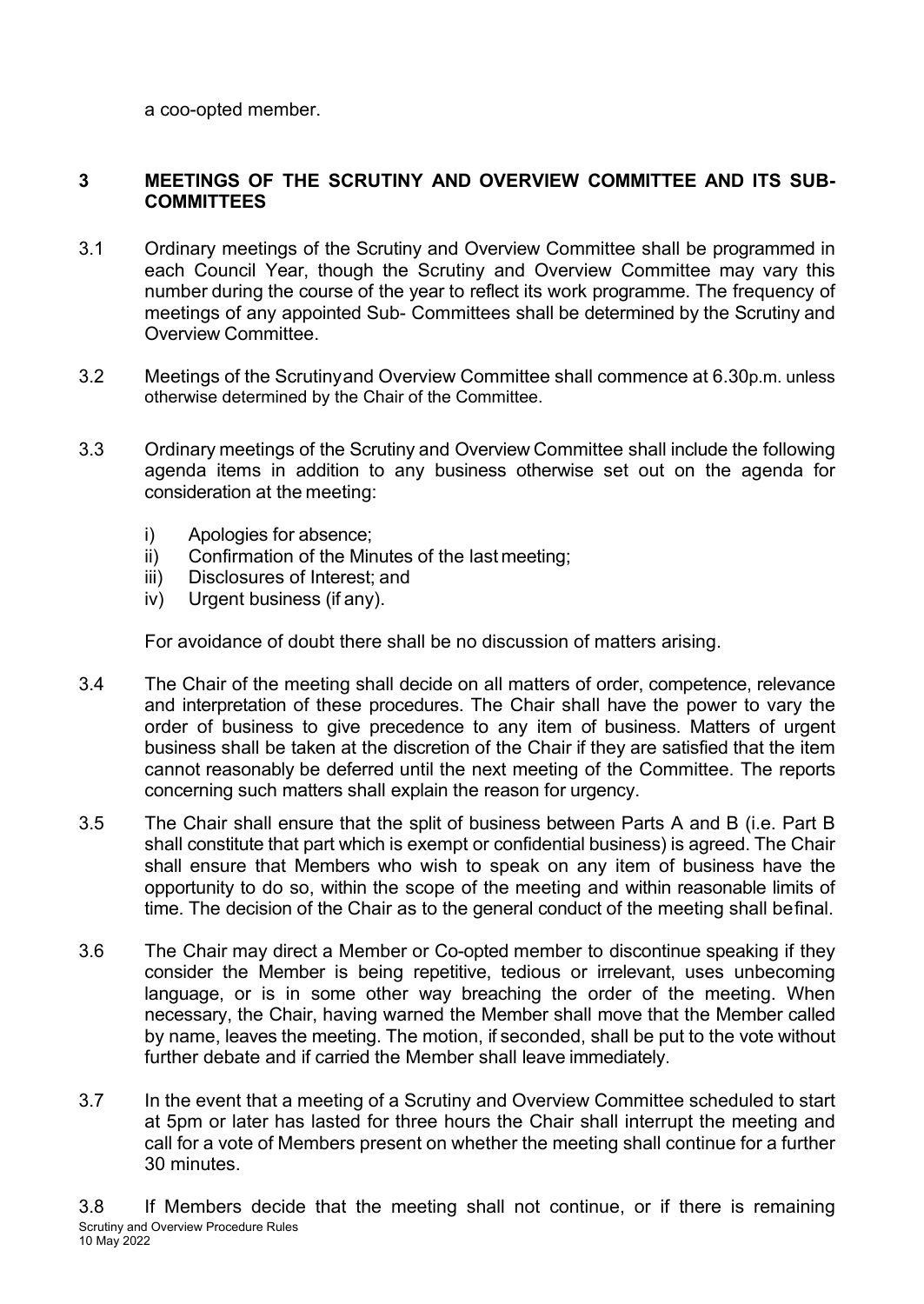business after the additional period of 30 minutes, the Chair will decide if any of the remaining business is of sufficient importance to warrant an adjournment of the meeting and if so will declare the meeting adjourned to such date and time (prior to the next ordinary Committee meeting) as they may direct at the time or afterwards.

3.9 Rules 3.2 to 3.8 shall also apply to Scrutiny Sub-Committee meetings.

## **4 QUORUM**

4.1 The quorum for the Scrutiny and Overview Committee shall be one-third of the voting membership of the Committee. If the meeting is inquorate at any point during the meeting, it shall stand deferred for 15 minutes. If after 15 minutes there is still no quorum, the consideration of any business not transacted shall be held over until the next scheduled meeting or another date fixed by the Chair. This rule shall also apply to meetings of Sub-Committees.

#### **5 APPOINTMENT OF CHAIR DEPUTY AND VICE-CHAIRS OF THE SCRUTINY AND OVERVIEW COMMITTEE**

- 5.1 The Chair of the Scrutiny and Overview Committee shall be appointed for the Council Year at the first meeting of the Committee, immediately following the Annual Council Meeting. In the event of a vacancy during the year, the Committee shall appoint a Chair at the first meeting following the vacancy occurring. The Chair shall be a majority group member.
- 5.2 The Scrutiny and Overview Committee shall appoint Members as Deputy Chair (Majority Group) and Vice-Chair (Minority Group). In the absence of the Chair, the Deputy Chair will chair the meeting of the Committee.
- 5.3 The Chair Deputy Chair and Vice-Chair may meet together informally as a Chairs' Group.

## **6 WORK PROGRAMME**

- 6.1 In accordance with Rule 1.2(vii) & (viii), the Scrutiny and Overview Committee shall be responsible for setting its own work programme and the work programme of its Sub-Committees.
- 6.2 A balanced work programme should be developed including pre- and post- decision scrutiny, monitoring and external scrutiny.
- 6.3 The work programme will be guided throughout the year by a Scrutiny Work Programming Group, which will meet regularly to consider the work programme, and bring forward changes and refinements based on information on the management of council, and other services provided to scrutiny members on a regular basis.
- 6.4 The membership of the Scrutiny Work Programming Group will consist of the three Scrutiny Chairs plus the Vice-Chairs from each of the three Sub-Committees. The Group will be chaired by the Chair of the Scrutiny and Overview Committee.
- 6.5 The Scrutiny Work Programming Group will plan detailed scrutiny activity throughout the year within a framework set by the Scrutiny and Overview Committee at the start of each council year, having regard to the available officer and other resources.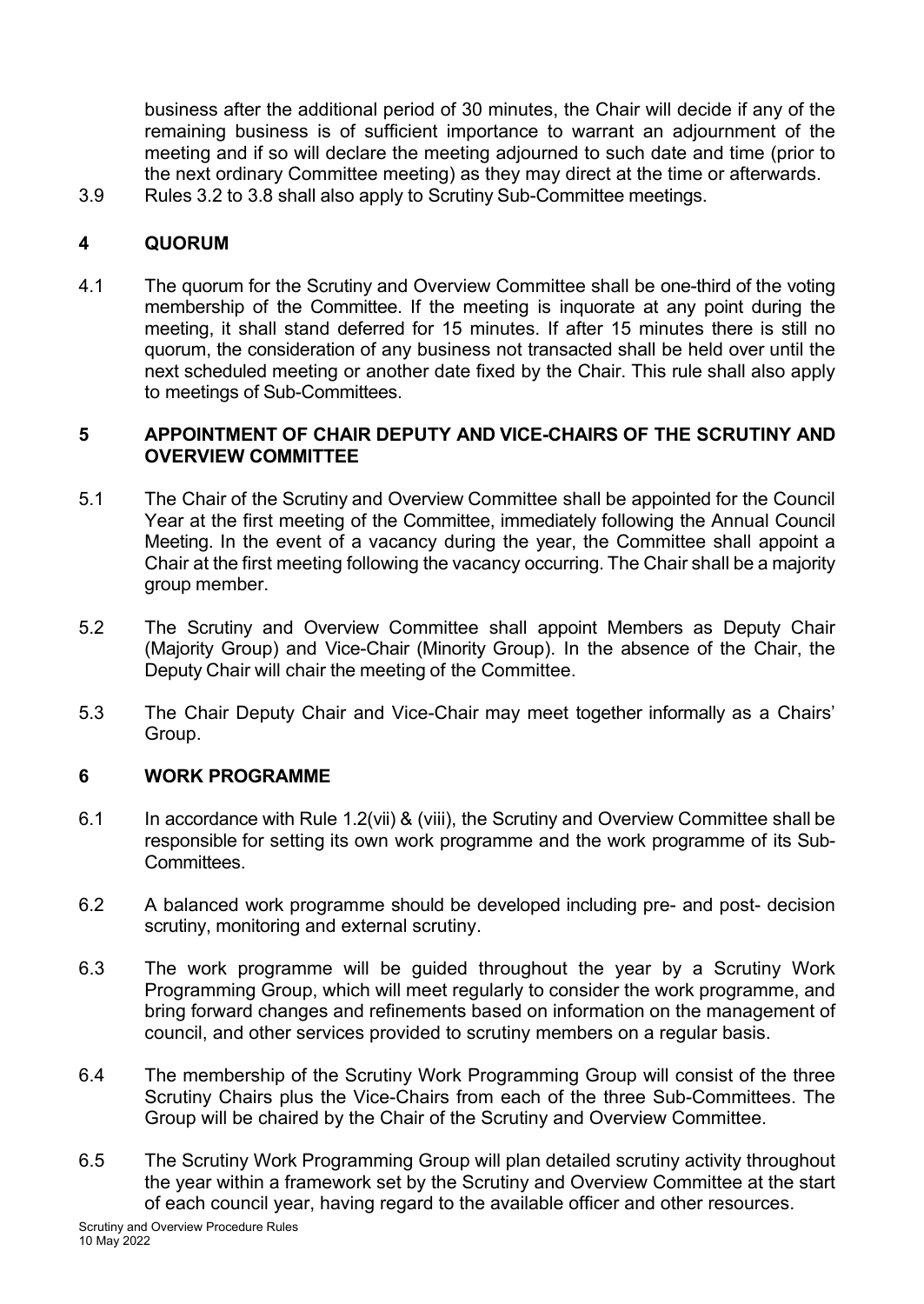- 6.6 As far as reasonably practicable, there should be wide consultation on the work programme with Members, Chief Officers, external agencies and the wider community prior to its consideration by the Scrutiny and OverviewCommittee. The Scrutiny Work Programming Group will both look ahead to emerging strategic issues for the Council and consider urgent developing issues relevant to the remit of Scrutiny and Overview including performance.
- 6.7 Any changes made to the work programme as a result of the work of the Scrutiny Work Programming Group will be reported to the next available meeting of the Scrutiny and Overview Committee.

## **7 AGENDA ITEMS**

- 7.1 The Agenda for each Committee or Sub-Committee meeting should be based on the agreed Work Programme. Timings and the order of business should be decided by the Chair, Deputy Chair or Vice Chair, as appropriate, in sufficient time to allow invitations and requests for reports to be made with adequate notice.
- 7.2 Any Member of the Scrutiny and Overview Committee or a Sub-Committee shall be entitled to give notice to the Chair of their wish to add an item, which is not already on the agreed Work Programme, to the agenda for the Committee or Sub-Committee of which they are a member, subject to such item being relevant to the functions of the Committee or Sub-Committee in question. In addition, any Member of the Council shall be entitled to give notice to the Chair of their wish to add an item, not already on the agreed Work Programme, to the agenda for the Committee or Sub-Committee with responsibility for the function to which the matter relates, provided that the item is both relevant to the functions of the Committee or Sub-Committee and it is not an "excluded matter" as defined in regulations pursuant to the Local Government Act 2000, as amended. The Scrutiny Work Programming Group will consider such requests when planning detailed scrutiny activity throughout the year.
- 7.3 The Scrutiny and Overview Committee will monitor these arrangements and keep them under review.
- 7.4 It is recognised that Cabinet Members or officers may not be available at short notice. Members and officers invited to scrutiny meetings should always, unless there are exceptional circumstances, receive adequate notice and where appropriate reminders of meeting dates.

#### **8 RECOMMENDATIONS TO THE EXECUTIVE, THE COUNCIL, NON- EXECUTIVE COMMITTEE, PARTNER AGENCY OR PARTNERSHIP BOARD**

8.1 The provisions of Rule 7 of the Budget & Policy Framework Procedure Rules (Part 4C) apply to the Scrutiny and Overview Committee and its Sub- Committees and are hereby incorporated into these Rules. Subject to the foregoing, where the Scrutiny and Overview Committee, or a Sub- Committee with delegated powers under Rule 1.01 above is required to make a recommendation regarding matters outside the budget and policy framework approved by the Council, it may make that recommendation to the Council for consideration. The referral will be made by way of a report summarising the matter, setting out the recommendation to be considered and the outcomes which the Committee considers will act as evidence that the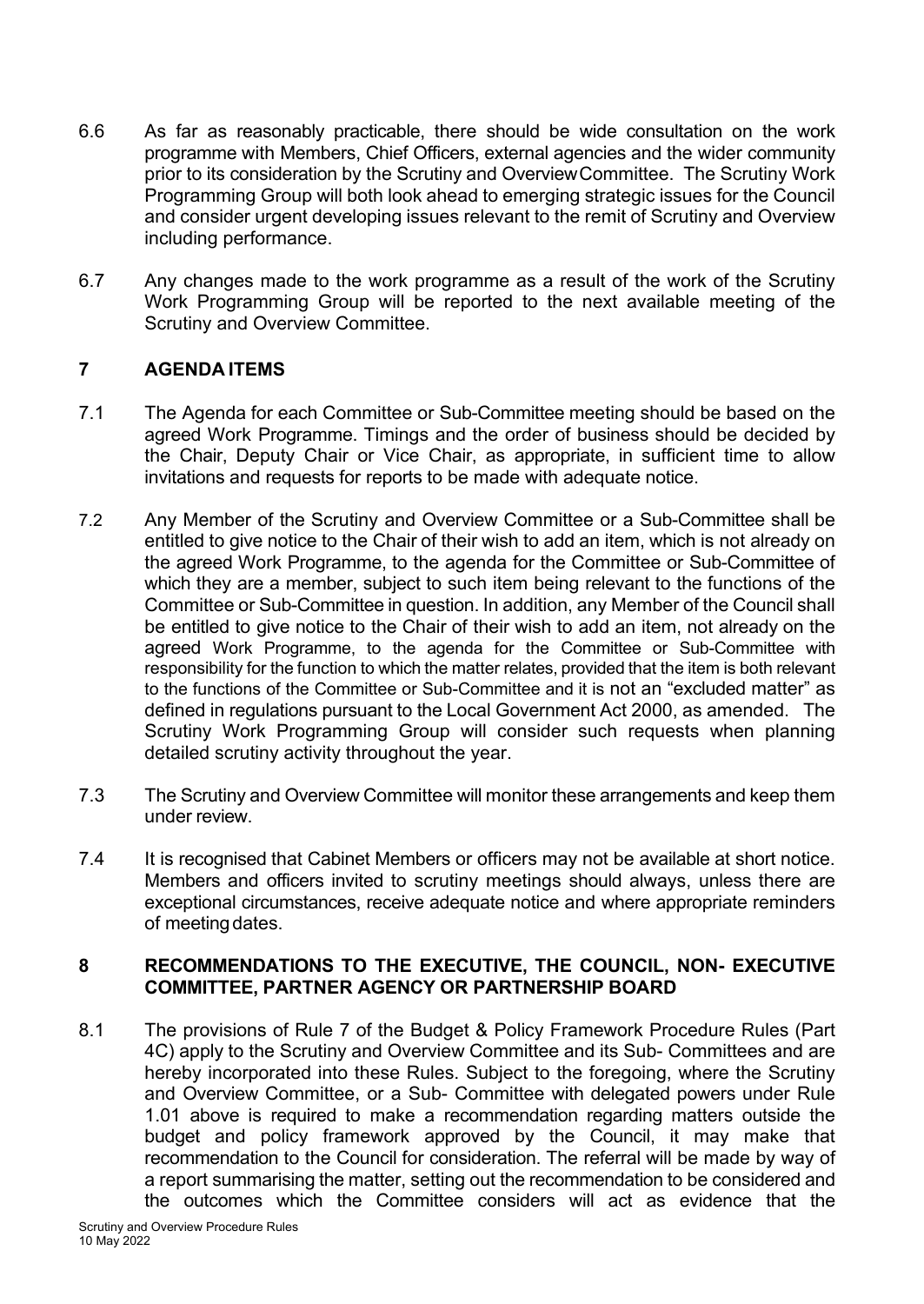recommendation has been successfully implemented.

- 8.2 Any recommendation of a Scrutiny and Overview Committee, or a Sub- Committee with delegated powers in accordance with Rule 1.5(iii) above, directed to the Mayor or Executive for response shall be made by way of a report summarising the matter, setting out the recommendation to be considered and the outcomes which the Committee considers will act as evidence that the recommendation has been successfully implemented. As part of its notice of recommendations, the Scrutiny and Overview Committee or Sub Committee will require that the Mayor or Executive, where it rejects a recommendation, provides reasons for doing so.
- 8.3 If the report is to be submitted to the Cabinet or a Council meeting, it shall be presented to the next convenient Ordinary Cabinet or Council Meeting following the meeting of the Scrutiny and Overview Committee at which it resolved to make the recommendation and shall be considered prior to any agenda item to which it relates. The recommendation shall be listed as an agenda item in its own right. At that meeting the Cabinet or Councilwill resolve that the report be received.
- 8.4 In considering any report from a Scrutiny and Overview Committee or Sub- Committee, where necessary the Cabinet shall receive at the same meeting a further report from the relevant officer(s) on the issues arising from the Scrutiny and Overview Committee's recommendations.
- 8.5 The Cabinet shall respond to a Scrutiny and Overview report within 2 months of receiving the report or any other limit imposed by law if shorter.
- 8.6 In the event that the Cabinet accepts a recommendation, with or without amendment, from a Scrutiny and Overview Committee or Sub-Committee, the Cabinet shall agree an action plan for the implementation of the agreed recommendations and shall delegate responsibility to an identified officer to report back to the Scrutiny and Overview Committee or Sub-Committee, within a specified period, on progress in implementing the action plan.
- 8.7 Scrutiny and Overview Committee and Sub-Committees will monitor progress in implementation of recommendations to the Council and the Cabinet.
- 8.8 Subject to Rule 1.5(iv) and 8.9 the Scrutiny and Overview Committee, or any Sub-Committee with relevant delegated powers, can make reports and recommendations to any NHS body in the Borough, the Safer Croydon Partnership, the Council's Local Strategic Partnership (LSP) or any of the LSP's thematic partnerships. When doing so, the report or recommendations must be copied to all responsible authorities or cooperating bodies of the Partnership that are affected.
- 8.9 Subject to Rule 1.5(iv) and 8.9 the Scrutiny and Overview Committee, or any Sub-Committee with relevant delegated powers, can make reports and recommendations in relation to Local Improvement Targets and Local Area Agreements. When doing so, the Committee must give notice in writing to the relevant partner authorities that are affected.
- Scrutiny and Overview Procedure Rules 10 May 2022 8.10 In publishing any report, recommendation or response under this Rule Scrutiny and Overview Committee and the Council shall exclude from such report, recommendation or response any confidential information and may exclude an exempt information as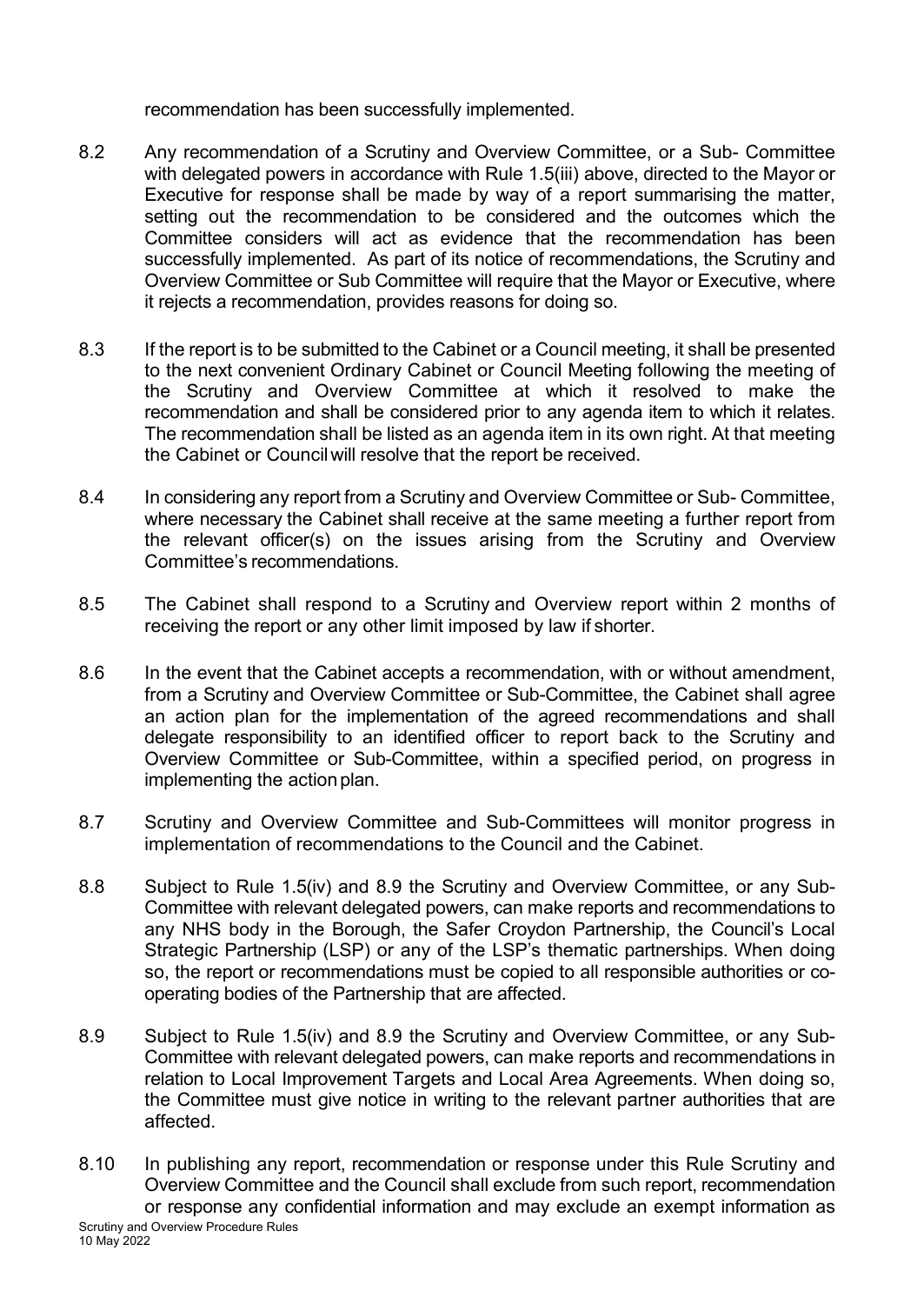defined in the Councils Access to Information Rules at Part 4B to this Constitution. In doing so, Scrutiny and Overview Committee and the Council shall replace the information excluded with a summary of the information if in consequence of excluding the confidential/exempt information the report, recommendation or response would be misleading or incomprehensible.

- 8.11 In providing a copy of any report, recommendation or response under this Rule to any partner authority, Scrutiny and Overview Committee and the Council shall exclude from such report, recommendation or response any confidential information and may exclude an exempt information asdefined in the Councils Access to Information Rules at Part 4B tothis Constitution
- 8.12 In providing a copy of any report, recommendation or response under this Rule to any Member of the Council, Scrutiny and Overview Committee and the Council may exclude from such report, recommendation or responseany confidential information or exempt information as defined in the Councils Access to Information Rules at Part 4B to thisConstitution.

#### **9 RIGHTS OF SCRUTINY AND OVERVIEW COMMITTEE MEMBERS TO DOCUMENTS**

9.1 In addition to their rights as Members, members of the Scrutiny and Overview Committee and Sub-Committees have additional rights to documents as set out in the Access to Information Procedure Rules in Part 4B of this Constitution.

## **10 PARTICIPATION BY MEMBERS OF THE PUBLIC**

- 10.1 The Scrutiny and Overview Committee or a Sub-Committee may invite people to address it or discuss issues or answer questions on matters related to their work. Members of the public may speak at meetings of the Scrutiny and Overview Committee and its Sub-Committees at the discretion of the Chair.
- 10.2 Where Scrutiny and Overview Committee or a Sub-Committee conducts investigations (e.g. with a view to policy development), the Committee may also ask people to attend to give evidence at meetings.
- 10.3 Any investigations conducted by the Scrutiny and Overview Committee or a Sub-Committee are to be conducted in accordance with the following principles:
	- (i) that the investigation be conducted fairly and all members of the committee be given the opportunity to ask questions of attendees, and to contribute and speak;
	- (ii) that those assisting the committee by giving evidence be treated with respect and courtesy; and
	- (iii) that the investigation be conducted so as to maximise the efficiency of the investigation or analysis.
- 10.4 The Scrutiny and Overview Committee or a Sub-Committee will consider any suggested scrutiny topics submitted by members of the public for inclusion in the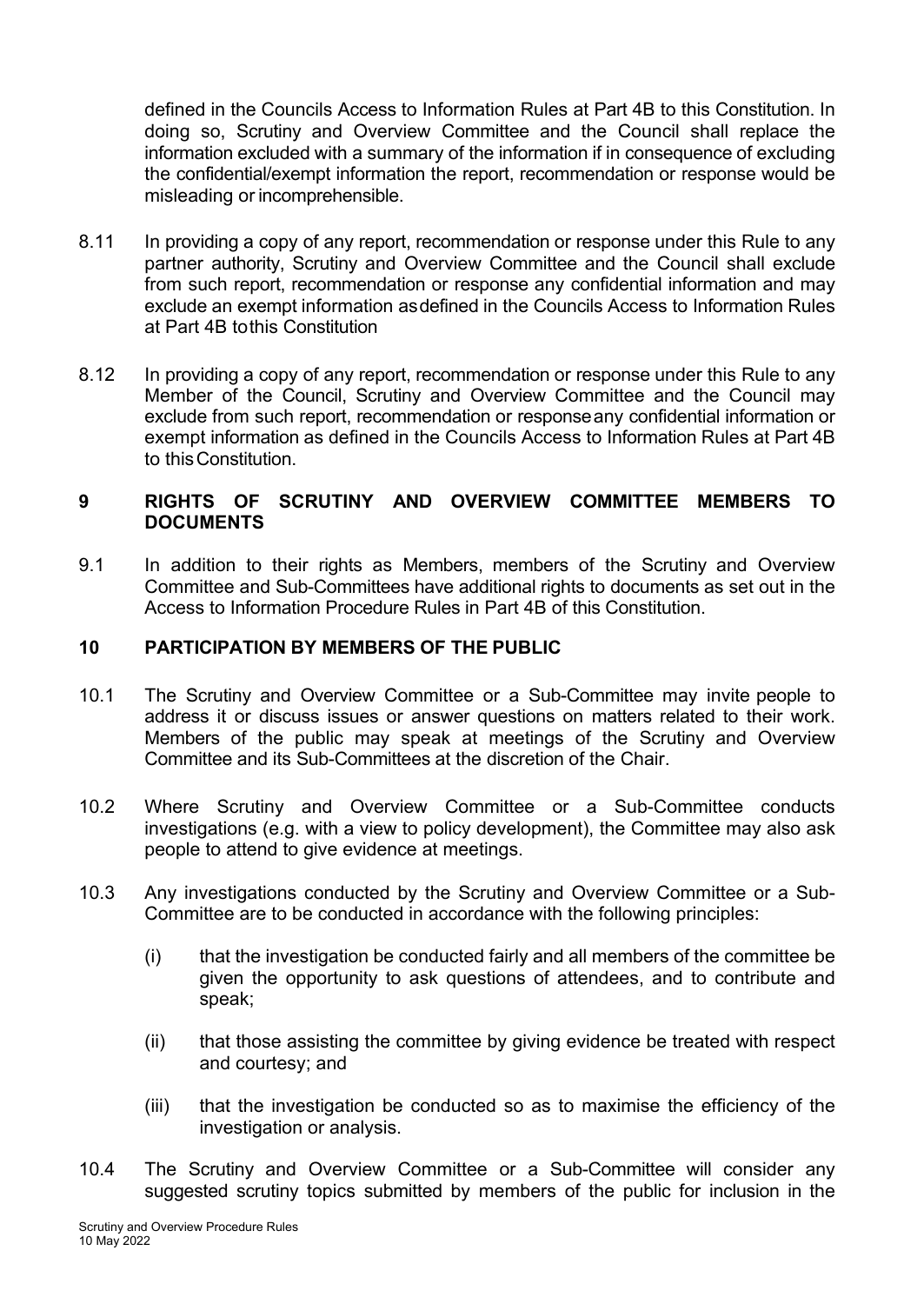Scrutiny work programme.

## **11 CALL-IN - EXERCISE OF THE POWER TO REVIEW ADECISION TAKEN BUT NOT YET IMPLEMENTED**

- 11.1 This procedure may only be used for executive Key Decisions after they are taken but before they are implemented.
- 11.2 When a Key Decision is made the decision shall be published inaccordance with the Council's Access to Information Procedure Rules at Part 4B of the Constitution.
- 11.3 The notice of the decision will specify that the decision may not be implemented until after 13.00 hours on the  $6<sup>th</sup>$  working day following the day on which the decision was taken unless referred to the Scrutiny and Overview Committee.
- 11.4 Call-in of executive decisions may take place in any circumstances but ordinarily should only be used where there is evidence which suggests that:
	- (i) The decision maker did not take the decision in accordance with the principles set out in the Protocol for Decision Making (Part 5A of this Constitution); or
	- (ii) The decision maker acted contrary to the policy framework; or
	- (iii) the decision maker acted not wholly in accordance with the Council's budget; or
	- (iv) the decision maker failed to consider relevant evidence when taking a decision; or
	- (v) the decision would not be in the interests of the borough's residents and a preferable alternative decision could be adopted.
- 11.5 Any request shall be made on a pro-forma, available from democratic services, which should be submitted to the Monitoring Officer or their representative electronically or on paper before 13.00 hours on the  $6<sup>th</sup>$  working day following the day on which the decision was taken. A decision may only be subject to the referral process once.
- 11.6 The referral request shall be signed by:
	- (i) The Chair and Vice Chair of the Scrutiny and Overview Committee and 1 member of that Committee; or for education matters the Chair, Vice Chair and 1 voting member of that Committee or any Sub-Committee formed under Rule 1.1 above; or
	- (ii) 20% of Council Members (14)

Verification of signatures may be by individual e-mail, fax or by post.

- 11.7 The Call-In referral shall be completed giving:
	- i) The grounds for the referral
	- ii) The outcome desired
	- iii) The date and the signatures of the Members requesting the Call-In
- 11.8 The decision-taker and the relevant Chief Officer(s) shall be notified of the referral and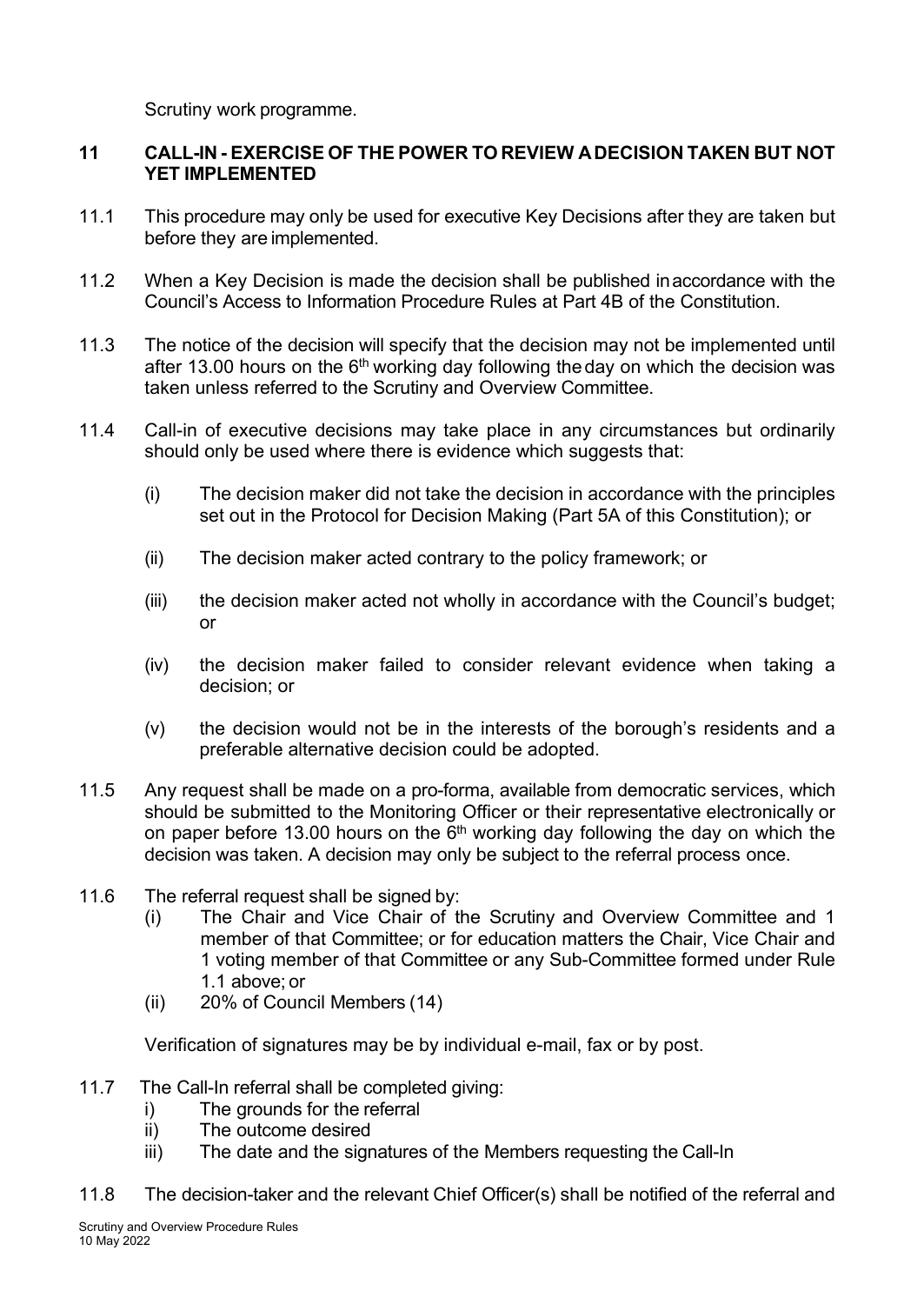shall suspend implementation of the decision. The Chair of the Scrutiny and Overview Committee shall also benotified.

- 11.9 The referral shall be considered at the next scheduled meeting of the Scrutiny and Overview Committee unless, in the view of the Monitoring Officer, this would cause undue delay. In such cases the Monitoring Officer will consult with the decision-taker and the Chair of Scrutiny and Overview to agree a date for an additional meeting. The Scrutiny and Overview Committee may only consider a maximum of three referrals at any one meeting.
- 11.10 If the proposer/ supporters who initiated the Call-in want a person/s who is a Member or an officer of the authority to appear as a witness, then the permission of the Chair of Scrutiny and Overview Committee (who will agree with the appropriate Director) must be sought at least 5 clear working days prior to the date of the Call-in meeting, or with the permission of the Chair of Scrutiny and Overview Committee within 3 working days in exceptional circumstances in order to allow for members/ officers to be called.
- 11.11 At the meeting, the referral will be considered by the Committee which shall determine how much time it will give to the call-in and how the item will be dealt with including whether or not it wishes to review the decision. If having considered the decision there are still concerns about the decision then the Committee may refer it back to the decision-maker for reconsideration, setting out in writing the nature of the concerns. The decision-maker shall then reconsider the decision, amending the decision or not, before making a final decision.
- 11.12 Where the Scrutiny and Overview Committee or Sub-Committee is of the opinion that an Executive decision is, or if made would be, contrary to or not wholly in accordance with the Budget and Policy Framework, then it shall seek advice from the Monitoring Officer and/or Chief Finance Officer. In respect of functions which are the responsibility of the Executive, the Monitoring Officer's report and/or Chief Finance Officer's report shall be presented to the Executive with a copy to every member of the Council.
- 11.13 The Executive must meet to decide what action to take in respect of the Monitoring Officer's report and to prepare a report to Council in the event that the Monitoring Officer or the Chief Finance Officer conclude that the decision was a departure, and to the relevant Scrutiny and Overview Committee or Sub-Committee if the Monitoring Officer or the Chief Finance Officer conclude that the decision was not a departure.
- 11.14 The Scrutiny and Overview Committee may refer the decision to the Council if it considers that the decision taken by the Mayor or Cabinet is outside the Budget and Policy Framework of the Council. In such circumstances, the provisions of Rule 7 of the Budget & Policy Framework Procedure Rules (Part 4C) apply. The Council shall meet within 10 working days of the request by the Scrutiny and Overview Committee. The Council may decide to take no further action in which case the decision may be implemented. If the Council objects to Cabinet's decision it can nullify the decision if it is outside the Policy Framework and/or inconsistent with the Budget.
- 11.15 If the Scrutiny and Overview Committee decides that no further action is necessary then the decision may be implemented.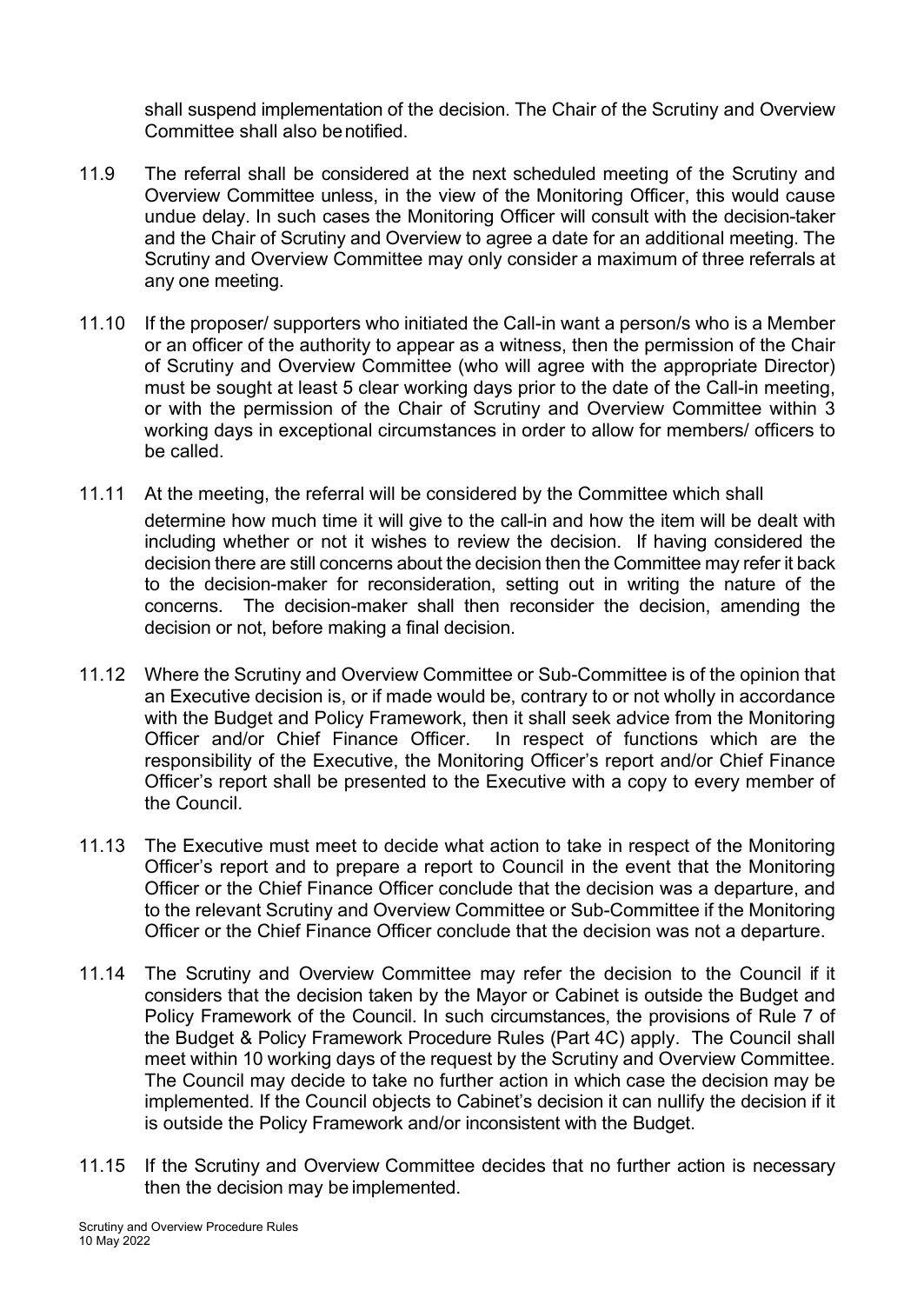- 11.16 If the Council determines that the decision was within the Budget & Policy Framework and consistent with the Budget, it will refer any decision to which it objects, together with its views on the decision, to the Cabinet. The Cabinet shall choose whether to either amend, withdraw or implement the original decision within 10 working days, or at the next meeting of the Cabinet after the referral from the Council.
- 11.17 The responses of the decision-taker and the Council shall be notified to all Members of the Scrutiny and Overview Committee once the Cabinet or Council has considered the matter and made adetermination.
- 11.18 If either the Council or the Scrutiny and Overview Committee fails to meet in accordance with the Council calendar or in accordance with Rule 11.8 above, then the decision may be implemented on the next working day after the meeting was scheduled or arranged to take place.
- 11.19 The referral procedure shall not apply in respect of urgent decisions. A decision will be urgent if any delay likely to be caused by the referral process would seriously prejudice the Council's or the public interests. The record of the decision and the notice by which it is made public shall state if the decision is urgent and therefore not subject to the referral process. The Chair of the Scrutiny and Overview Committee must agree that the decision proposed cannot be reasonably deferred and that it is urgent. In the absence of the Chair, the Deputy Chair's consent shall be required. In the absence of both the Chair and Deputy Chair, the Mayor's consent shall be required. Any such urgent decisions must be reported at least annually in a report to Council from the Mayor.

## **12. COUNCILLOR CALL FOR ACTION**

- 12.1 The Monitoring Officer will place an item on the agenda of the Scrutiny and Overview Committee at the request of any Member where that item refers to a "Councillor Call for Action". This must be a matter which is relevant to the functions of the Scrutiny and Overview Committee and is not:
	- (i) A local crime and disorder matter within the meaning of section 19 of the Police and Justice Act 2006 (local authority scrutiny of crime and disorder matters);
	- (ii) A matter of any description specified in an order made by the Secretary of State for the purposes of Section 9FC of the Local Government Act 2000
- 12.2 The Committee will, at that meeting, discuss the matter and decide whether to make a report or recommendation to the relevant decision maker.
- 12.3 In deciding whether to exercise its powers in relation to a Councillor Call for Action the Scrutiny and Overview Committee may have regard to any powers exercisable by the member under Section 236 of the Local Government and Public Involvement in Health Act 2007 (exercise of functions by councillors) and any representations by the member as to why it is appropriate for the Committee to exercise its powers.
- 12.4 If the Committee decides not to exercise its power in relation to the matter, it must notify the member of its decision and the reason for it.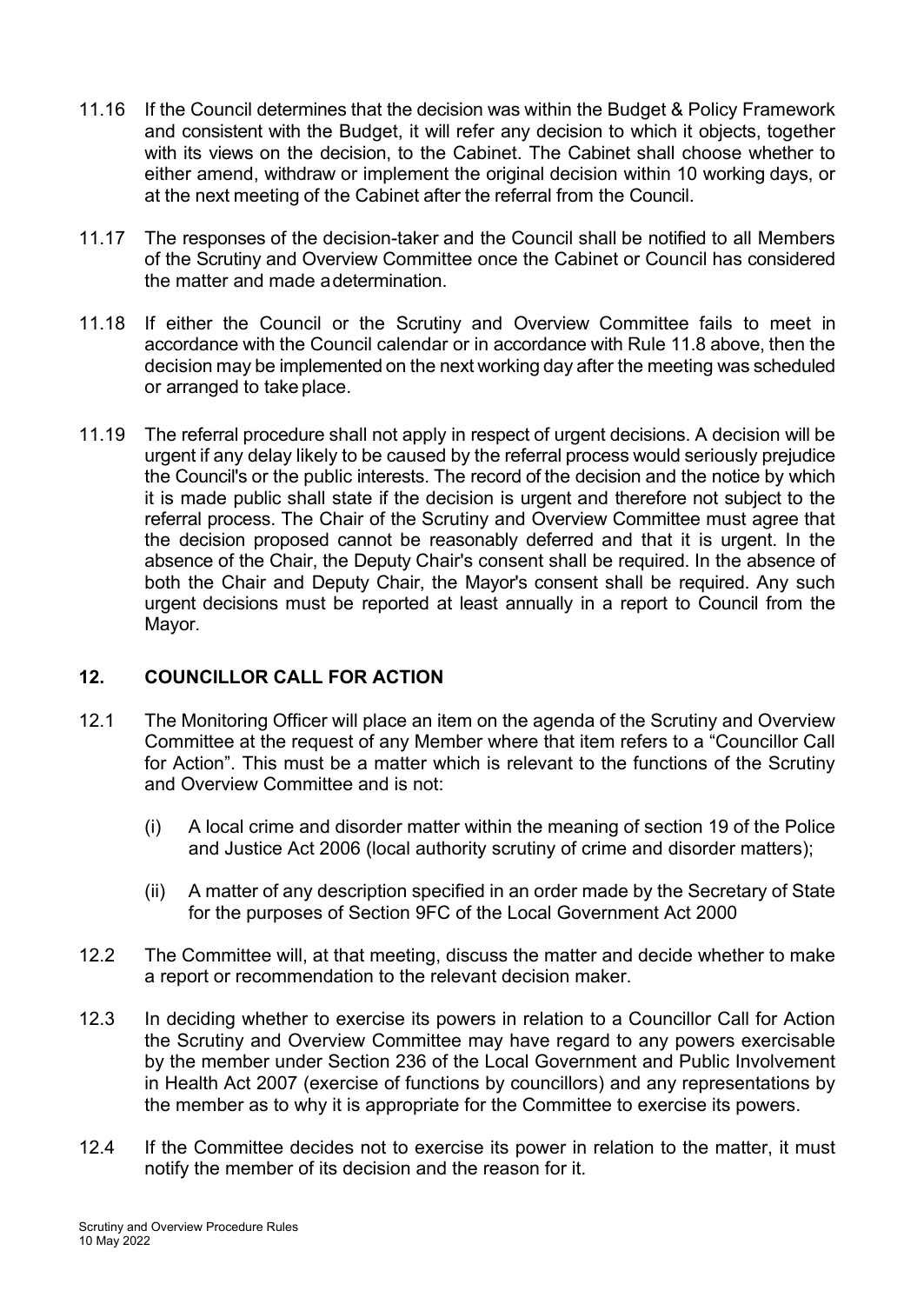- 12.5 Subject to provisions relating to confidential and exempt information in place from time to time, the Committee must give the referring member a copy of any report and/or recommendations it provides to the Chief Executive.
- 12.6 When the Scrutiny and Overview Committee makes a report and/or recommendations to the Council or to the Executive under the Councillor Call for Action, the Committee may publish its report and/or recommendations and must give notice in writing to the Council or the Executive requiring the Council or the Executive, within 2 months of receipt by the Council or Executive of the report/ recommendations or (if later) the notice:
	- (i) to consider the report or recommendations;
	- (ii) to respond to the Scrutiny and Overview Committee indicating what (if any) action it intends to take;
	- (iii) if the Scrutiny and Overview Committee has published its report/ recommendations to publish its response; and
	- (iv) if the Scrutiny and Overview Committee provided a copy of its report/ recommendations to a member referring a matter to it, to provide a copy of the response to that member.
- 12.7 It shall be the duty of the Executiye or Council served with a notice to respond to comply with the notice within 2 months of receipt of the report/ recommendations or, if later, the notice.

## **13 MEMBERS AND OFFICERS GIVING ACCOUNT**

- 13.1 Where Scrutiny and Overview Committee or Sub-Committee considers decisions or actions taken in connection with the discharge of any council function falling within its terms of reference, it may require any member of the Mayor and executive, the head of paid service and / or any Corporate Director or director to attend before it to explain in relation to matters within their remit:
	- (i) any particular decision or series of decisions;
	- (ii) the extent to which the actions taken implement council policy; and / or
	- (iii) the performance of their duties;

and it is the duty of those persons to attend if so required.

- 13.2 The Chair of Scrutiny and Overview Committee and/or Sub Committee, in consultation with the spokespersons of the other political groups represented will decide whether any member of the Mayor and executive, the head of paid service and / or any Corporate Director or director should be required to attend a Scrutiny and Overview Committee or Sub Committee under this provision, and the proper officer will be advised accordingly.
- 13.3 The proper officer shall inform the relevant member(s) of the Mayor and executive, head of paid service and / or any Corporate Director or director of the requirement to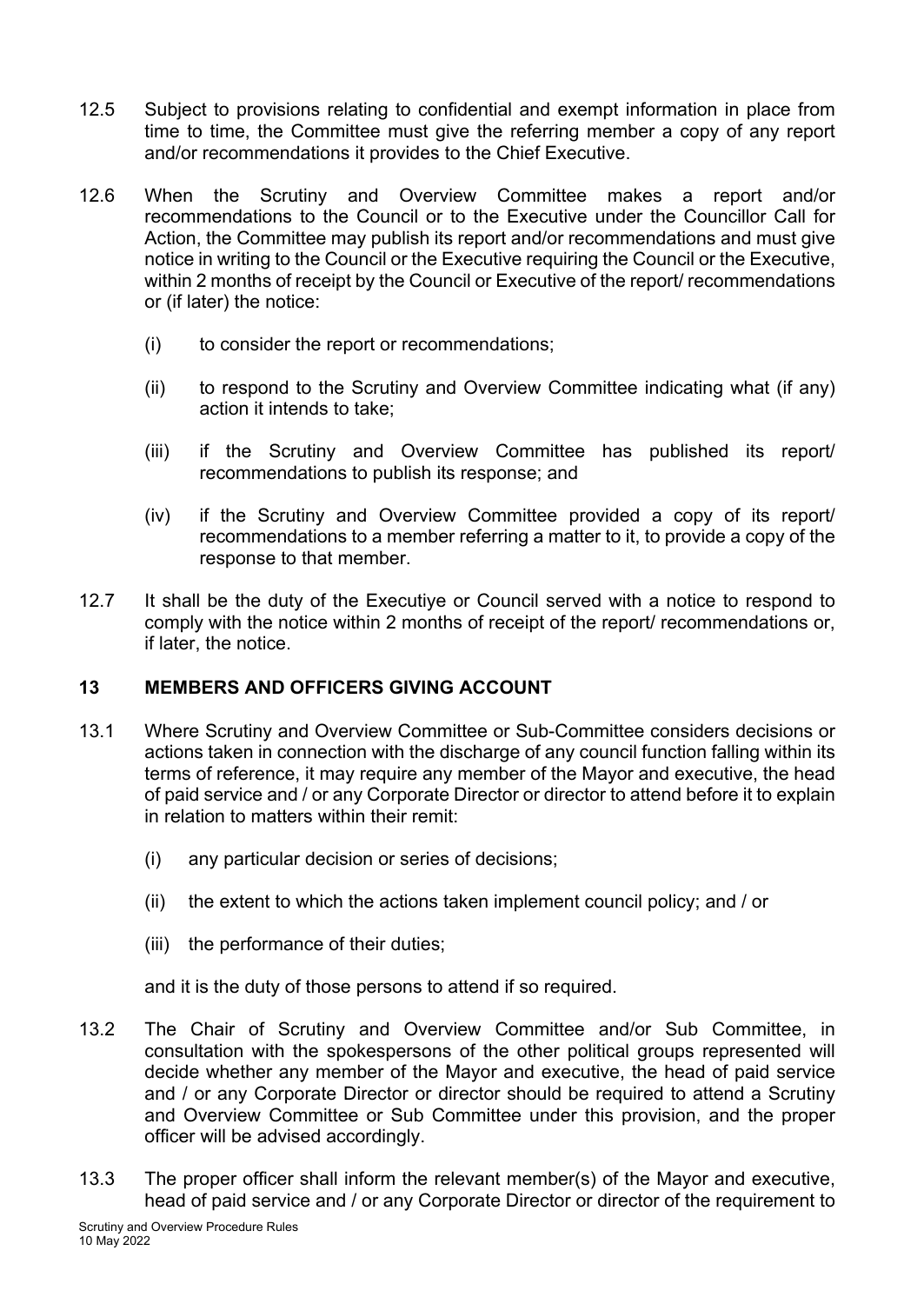attend a Scrutiny and Overview Committee or Sub Committee in writing giving at least 15 clear working days' notice of the meeting at which they are required to attend. The notice will state the nature of the item on which they are required to attend to give account and whether any papers are required to be produced for the commission. Where the account to be given to the committee will require the production of a report, then the member or officer concerned will be given sufficient notice to allow for preparation of that documentation.

- 13.4 Only Members of the Scrutiny and Overview Committee or Sub Committee may ask questions of the Mayor/ executive member or officer called to give account.
- 13.5 Where, in exceptional circumstances, the relevant member(s) of the Mayor and executive, the head of paid service and / or any Corporate Director or director is unable to attend on the required date, then the Scrutiny and Overview Committee or Sub Committee shall in consultation with the relevant member(s) of the Mayor and executive, the head of paid service and / or any Corporate Director or director arrange an alternative date for attendance to take place within a maximum of 5 clear working days from the date of the original request. In setting the dates the proper officer will take into account exceptional circumstances.

# **14. SCRUTINY SUB-COMMITTEE TERMS OF REFERENCE**

Thefollowing Sub-Committees have been established with the terms of Reference as set out below.

#### **14.1 Streets, Environment and Homes scrutiny Sub-Committee**

- 1. To scrutinise:
- a. The built environment
- b. Planning policies
- c. Public realm
- d. Transport
- e. Highways and streets
- f. Green and clean
- g. The environment, conservation, climate change and sustainability
- h. Housing policies including homelessness

2. To scrutinise Flood Risk Management and report findings direct to the Cabinet and/ or other partners;

## **14.2 Children and Young People Scrutiny Sub-Committee**

- 1. To undertake scrutiny of duties and functions of the Council as a local
	- social services authority relating to children.
- 2. To scrutinise all services pertaining to the education and well-being of
- children and young people including youth services.
- 3. To scrutinise life-long learning.